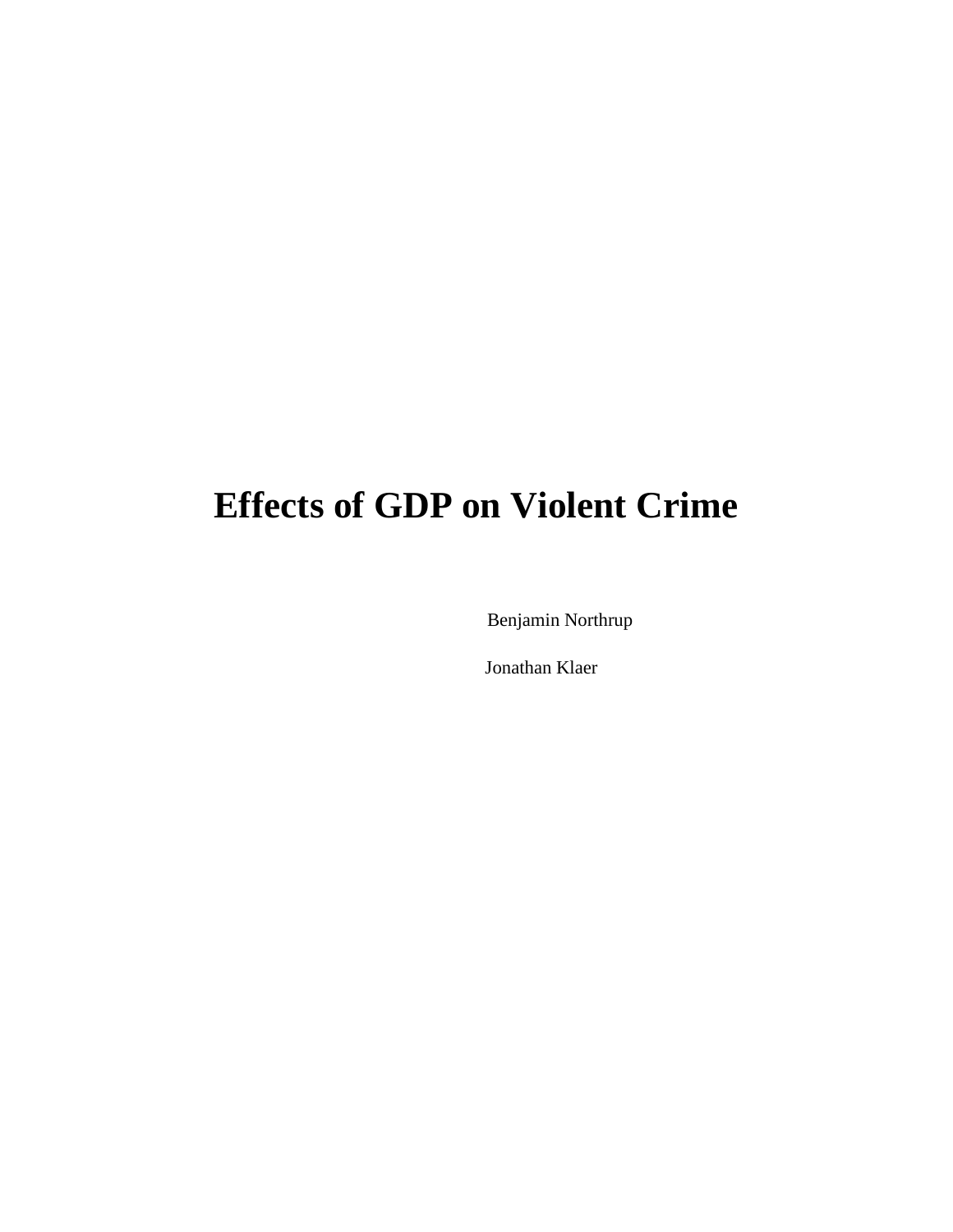#### **1. Introduction**

There is a significant body of research on crime, and the economic factors that could be correlated to criminal activity, and the effects of crime on the economy. Unemployment, poverty, and education are widely touched upon subjects, but few studies have looked at GDP as an influencing factor in criminal activity within the United States.

The motivation behind this study arises mainly from a lack of study on the broader effects of GDP and GDP per person on crime rates. Since GDP per capita can be used as a good proxy for personal wealth, GDP per capita should have a measureable effect on violent crime rates. Most available literature focuses on more specific factors that, while each having effects on GDP are much smaller in scope. By looking at an overarching statistic, we hope to provide insight that can be used in future studies. We hypothesize that GDP per capita, being an indicator of personal wealth, will partially negatively explain crime rates, represented as H<sub>1</sub>: GDP per capita  $< 0$ , H<sub>0</sub>: GDP per capita  $= 0$ .

#### **2. Literature Review**

In this section, we will examine previous studies that relate to the prediction of violent crime rates. The first subsection looks at the relationship between GDP per capita and crime rates, the second subsection looks at the relationship between population density and crime rates, and the third subsection discusses how police are already using data analytics to predict crime rates.

#### **2.1. The Relationship Between GDP per Capita and Crime**

The Economist (2011) looks at the relationship between GDP per capita and crime at the state level during the recession from 2007 until 2010. At that time, crime rates had been dropping for two decades nationwide and the Economist wanted to investigate whether this trend would continue through harsh economic times. The Economist developed two main hypotheses: 1. Crime rates will increase as people get poorer and more desperate for money and 2. The victims of crime will get hit, thus reducing the opportunities for criminals to steal. By using crime rates from the US Department of Justice, the Economist was able to conclude that those states hit hardest by the recession had the biggest drop in crime rates. This conclusion backs up the second hypothesis, but the Economist was unable to justify that completely as other factors could contribute to the drop in crime.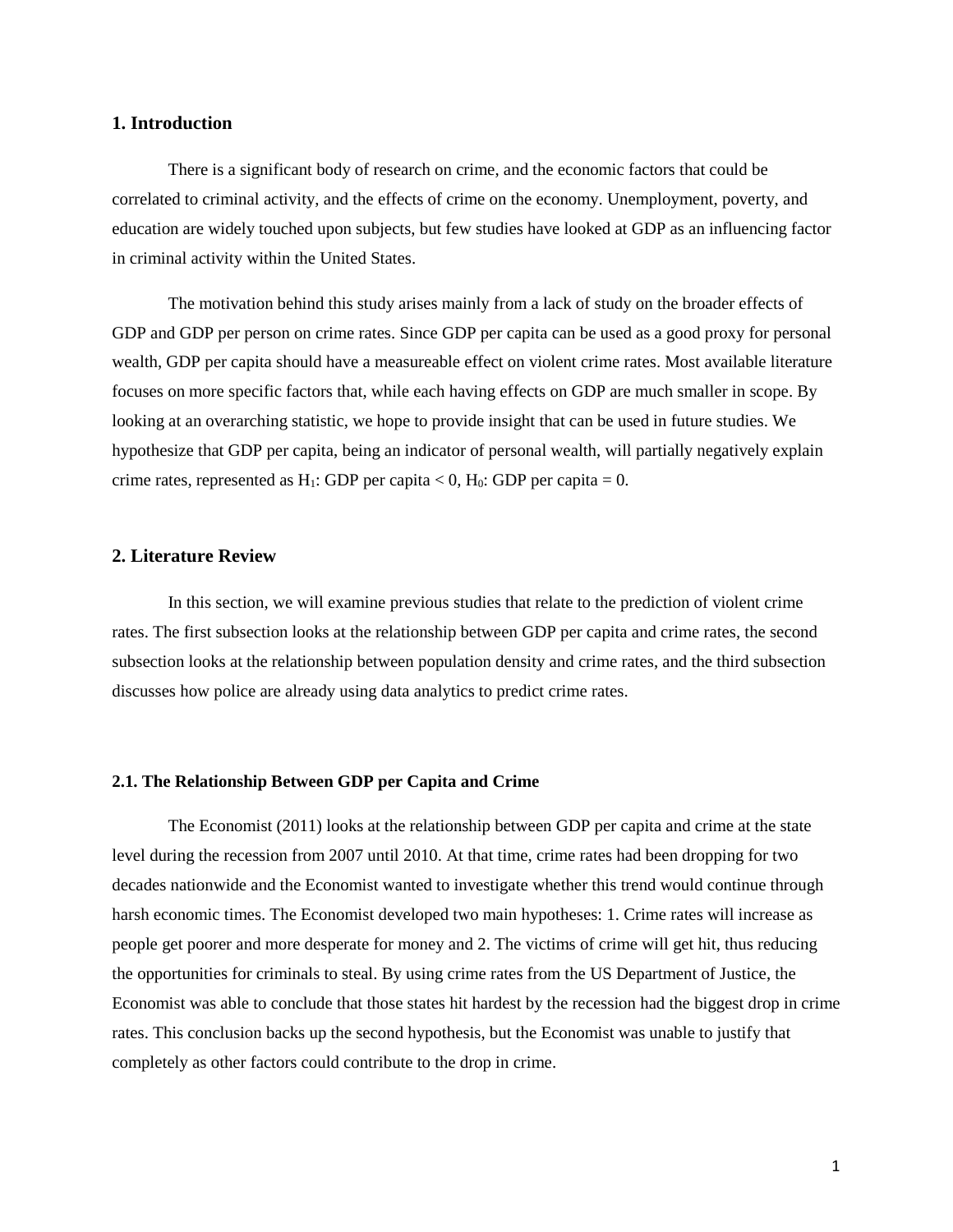Roman (2013) conducted research to examine the relationship between GDP and violent and property crime rates from 1960 until 2013. He begins by outlining the difficulty in testing the hypothesis that big macroeconomic factors explain crime trends. 'Crime obviously affects macroeconomic factors as well as being affected by them', thus causing an interdependent relationship among the two. Roman (2013) looks at the same two hypotheses as the Economist: 1. Criminologists believe that tough economic times make people more willing to commit crimes and 2. Economists believe that better economic times increase crime. By examining the relationship between GDP and crime pictured in Figure 1, Roman (2013) could not conclude a relationship between economic growth and crime.

#### **Figure 1: Roman (2013) GDP versus Crime Scatter plot**



Roman (2013) suggests that there is more to predicting crime than just economic conditions.

#### **2.2. The Relationship Between Population Density and Crime**

Christens and Speer (2005) investigate the relationship between population density and violent crime in single U.S. city, Nashville, Tennessee. They wanted to test two opposite theories. One theory suggests that population density and crime would be inversely related, while another theory suggests the opposite. Christens and Speer (2005) built models using the data from the urban center of the city compared with the entire county and the non-urban parts of the county. In conclusion, they found a nonsignificant negative correlation between population density and crime in the urban areas, while finding a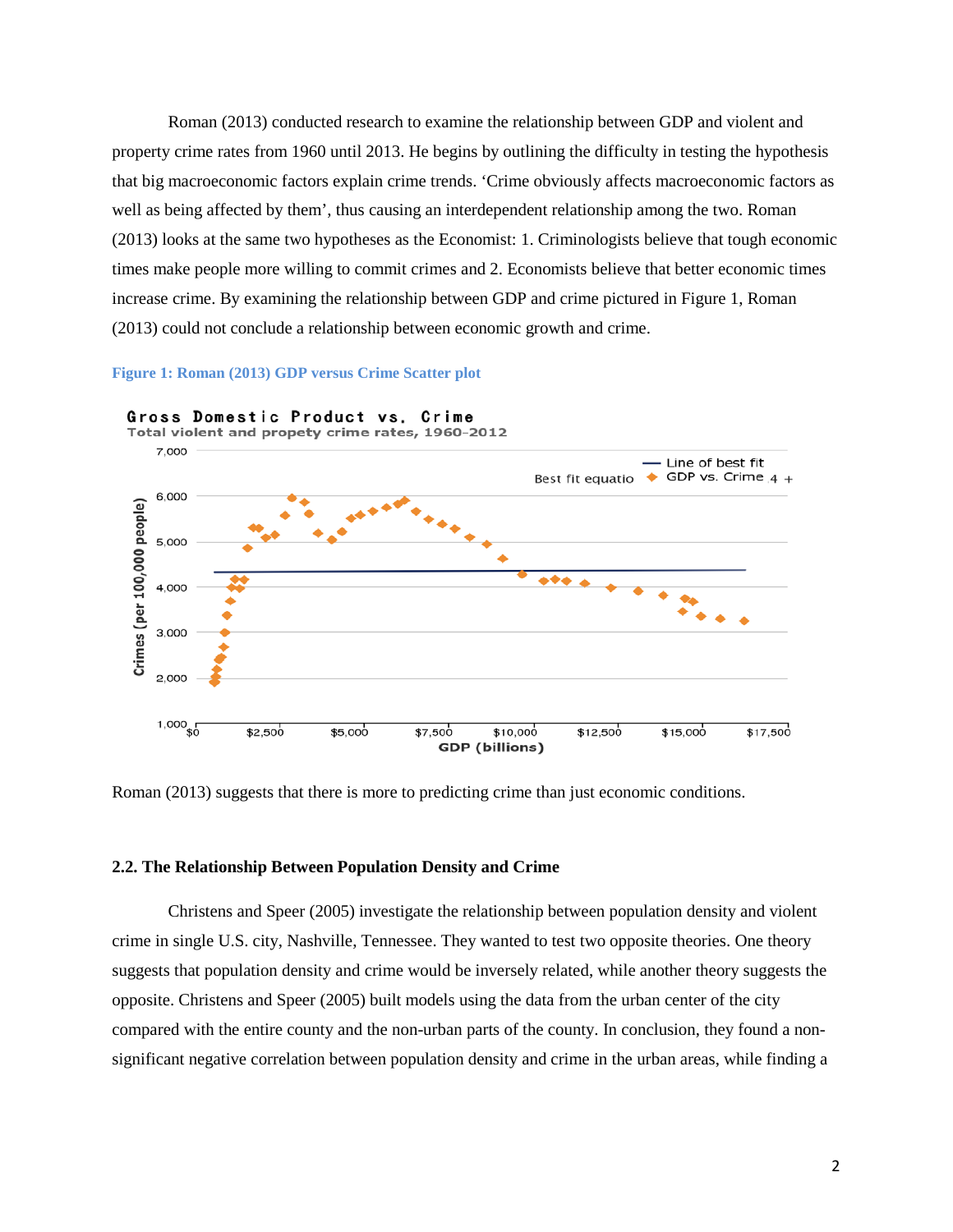non-significant positive correlation in the county.

#### **2.3. Police Using Data Analytics to Predict Crimes**

France-Presse (2012) discusses the shift from police brawn to police analytics in order to predict crimes around the world. A growing number of policemen are shifting towards a new kid of technology called 'predictive policing' in order to make crime prevention more efficient. These police are starting to use software tools with predictive analytics, based on algorithms that aim to predict crimes before they even happen. With the premise that criminals follow patterns, police are now able to effectively determine where the next crime will occur to increase their chances of preventing it. This software is comparable to that of Amazon where they use customer-purchasing trends to predict future sales. Instead, here they use past crime statistics to predict future crime. After employing this new technique in Memphis, Tennessee, officials claimed that serious crimes decreased 30 percent, while violent crimes specifically fell 15 percent. After the success found in Memphis, this new technology has spread worldwide, including London, Poland, and a number of U.S. and Canadian cities, while various other countries have come to check out this new technology for themselves.

Friend (2013) expands on this new technology that France Presse (2012) discussed in relation to his specific location, the Santa Cruz, California Police Department. After a research paper was published in 2010 regarding the ability to predict future crimes, the Santa Cruz police department set out to accomplish this feat by developing a complex algorithm. The algorithm uses a culmination of anthropological and criminological research combined with complex mathematics to estimate crime while predicting future hot spots. This new algorithm provided twice the accuracy that the Los Angeles Police Department former practices produced. Within the first six months of the employment of this technology, the department was able to make over a dozen new arrests within hot spots and burglaries declined 19 percent. As the success is rising, the algorithm is being implemented into various other police departments around the world and was named one of the 50 best inventions for 2011 by Time Magazine.

#### **2.4. Our Addition**

Our intentions for this project relate directly to the five articles written above. We intended to elaborate on the Economists' (2011) study, studying the effect of GDP per capita on crime rates in both recession years and non-recession years. Although we will be working specifically with violent crime rates, we will touch on the hypotheses he suggested. We will be extending the work of Roman (2013) by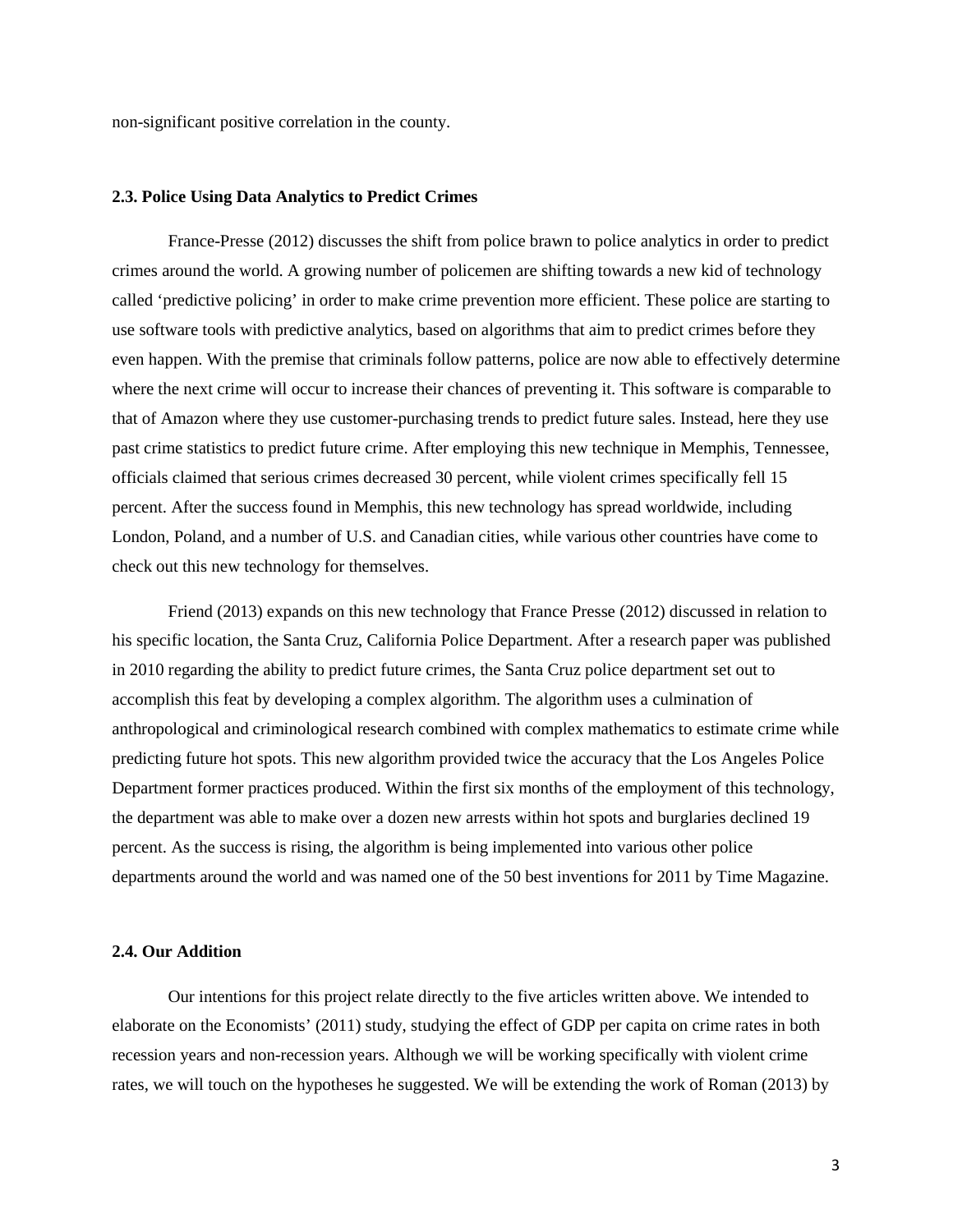looking at various other factors that go into predicting crime such as population density, a metric proposed by Christen and Speer (2005). In the end, we hope to add to the new algorithms that were mentioned by France-Presse (2012) and Friend (2013). We will do this by predicting violent crime rates statewide in order for the government to allocate police more effectively.

# **3. Data**

The variables chosen for the initial, single variable regression model were GDP per capita by state, and violent crime rates by state. The state GDP per capita data was taken from the Bureau of Economic Analysis regional data, from the years 2003-2011. These GDP per capita values are in chained 2005 dollars, as to control for inflation, as the GDP per capita is used over raw GDP numbers in order to control for population variation. Violent crime rates are from the Federal Bureau of Investigation's Uniform Crime Reporting System, which takes in data on criminal activity from 18,000 different law enforcement agencies who voluntarily participate in the program. Crime statistics were divided into two separate categories: Violent crime and Property crime. Property crime is defined as burglary, larceny, theft, motor vehicle theft, arson, shoplifting, and vandalism. Violent crime is defined as murder, nonnegligent manslaughter, forcible rape, and aggravated assault, and violent crime rates are defined as violent crimes committed per 10,000 people. The relationship between violent crime rates and GDP per capita is pictured in Figure 2. Notice the clustered positive relationship, with New York data point being those outliers in the extremes.





Crime Rates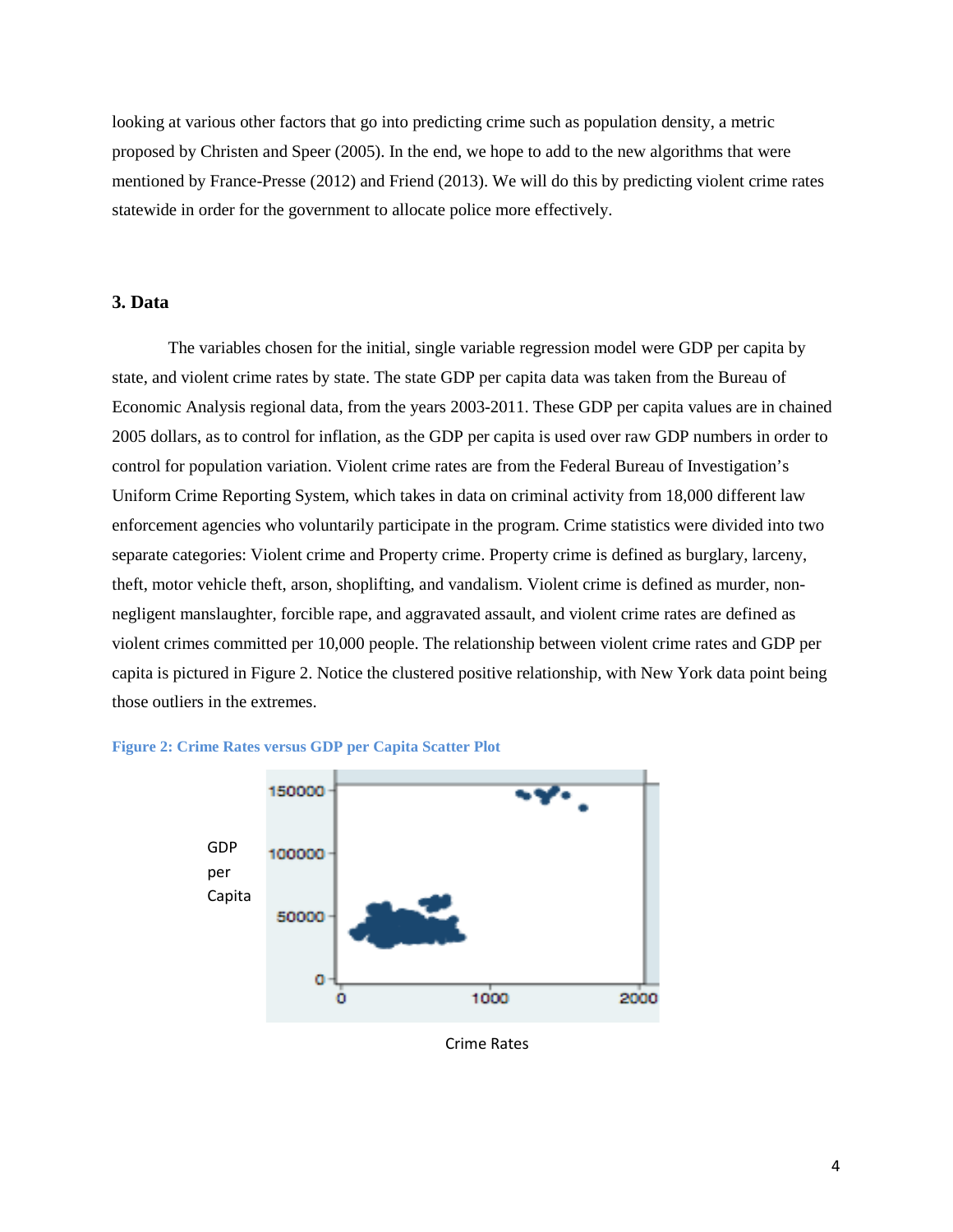For the multivariable regression model, several other variables were chosen, including poverty rates, high school graduation rates, unemployment rates, population density, death penalty statistics, and the total number of firearms manufactured in the state. Poverty rates, and population were taken from the United States' Census data. In order to obtain state population densities, state populations were then divided by their land area. Firearm manufacturing data was obtained from the Bureau of Alcohol, Tobacco, Firearms, and Explosives reports for the same nine-year span. Data on state death penalties was obtained from deathpenalty.org, which was used as a dummy variable, where 1 indicates a state has the death penalty, and 0 indicates a state does not.

When looking at each explanatory variable, the intuition behind each of them is obvious. High school graduation rates were chosen from the idea that, as individual education levels rise, so does gainful employment opportunities, thus lowering one's propensity to commit violent crime. Population density was used in order to see if more metropolitan areas (i.e. states with higher population densities) would affect crime levels. Poverty rates and unemployment were both considered by the same logic as graduation rates, but on an opposing side; those with less economic opportunities for advancement should be more likely to commit violent crimes. Firearm manufacturing data is slightly less intuitive, but stems from a desire to control the regression equation for states' consumption of firearms, as firearms are used heavily in criminal activity. Rationale behind the inclusion of the death penalty variable comes from the idea that, states with a death penalty may cause some people, who do not wish to receive the death penalty, not to commit violent crimes. Figure 3 sums up the data by showing the number of observations, mean, standard deviation, and the minimum and maximum data points of each variable considered.

| Variable                     | Number of<br><b>Observations</b> | <b>Mean</b> | <b>Standard Deviation</b> | <b>Minimum</b> | <b>Maximum</b> |
|------------------------------|----------------------------------|-------------|---------------------------|----------------|----------------|
| <b>GDP Per Capita</b>        | 459                              | 43096.8     | 16378.19                  | 27605          | 15125          |
| <b>Crime Rates</b>           | 459                              | 415.1       | 216.28                    | 80.2           | 1624.9         |
| <b>Graduation Rate</b>       | 459                              | 74.3        | 8.03                      | 48             | 89.6           |
| <b>Unemployment Rate</b>     | 459                              | 6.6         | 2.24                      | 2.04           | 14.5           |
| <b>Death Penalty</b>         | 459                              | .69         | .46                       | $\theta$       |                |
| <b>Firearms Manufactured</b> | 459                              | 79178.5     | 171875.7                  | $\theta$       | 904171         |
| <b>Poverty Rate</b>          | 459                              | 12.99       | 3.35                      | 5.4            | 23.1           |

|  | <b>Figure 3: Summary Statistics</b> |  |
|--|-------------------------------------|--|
|--|-------------------------------------|--|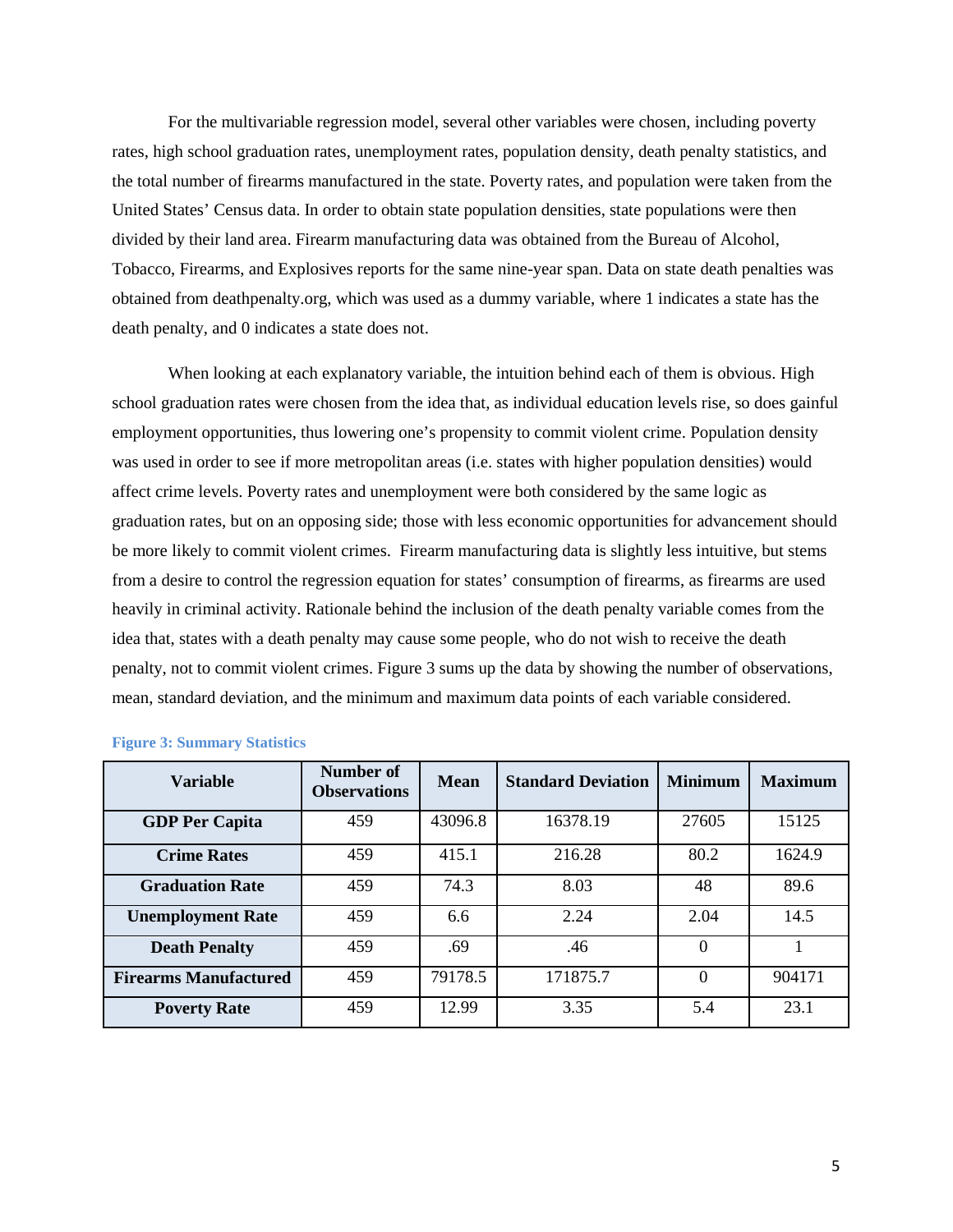Before results were obtained, the Gauss-Markov assumptions for linear regression were verified. The assumption of linearity of parameters holds, as can be seen in the results. Since the data used is population data, the assumption of random sampling is satisfied. As can be seen in Figure 4, the explanatory and dependent variables are not perfectly collinear, and as such, do not violate the Gauss-Markov Theorem.

# **Figure 4: Correlation tests**

|              |           |           |           |           |           | GDP_Pe~a Crime_~s GradRate Unempl~s Pop_de~y death_~y firearms Povert~e |           |        |
|--------------|-----------|-----------|-----------|-----------|-----------|-------------------------------------------------------------------------|-----------|--------|
|              |           |           |           |           |           |                                                                         |           |        |
| GDP_Per_Ca~a | 1,0000    |           |           |           |           |                                                                         |           |        |
| Crime Rates  | 0.6144    | 1,0000    |           |           |           |                                                                         |           |        |
| GradRate     | $-0.1449$ | $-0.5582$ | 1,0000    |           |           |                                                                         |           |        |
| Unemployme~s | 0.0070    | 0.0778    | $-0.1841$ | 1,0000    |           |                                                                         |           |        |
| Pop_density  | 0.9067    | 0.6407    | $-0.1899$ | 0.0852    | 1,0000    |                                                                         |           |        |
| death_pena~y | $-0.2346$ | 0.0265    | $-0.2407$ | $-0.0157$ | $-0.2535$ | 1,0000                                                                  |           |        |
| firearms     | 0.0634    | $-0.0878$ | 0.0274    | 0.0339    | 0.0058    | $-0.0393$                                                               | 1,0000    |        |
| PovertyRate  | 0.0097    | 0.4297    | $-0.5964$ | 0.0629    | 0.1936    | 0.2333                                                                  | $-0.1814$ | 1,0000 |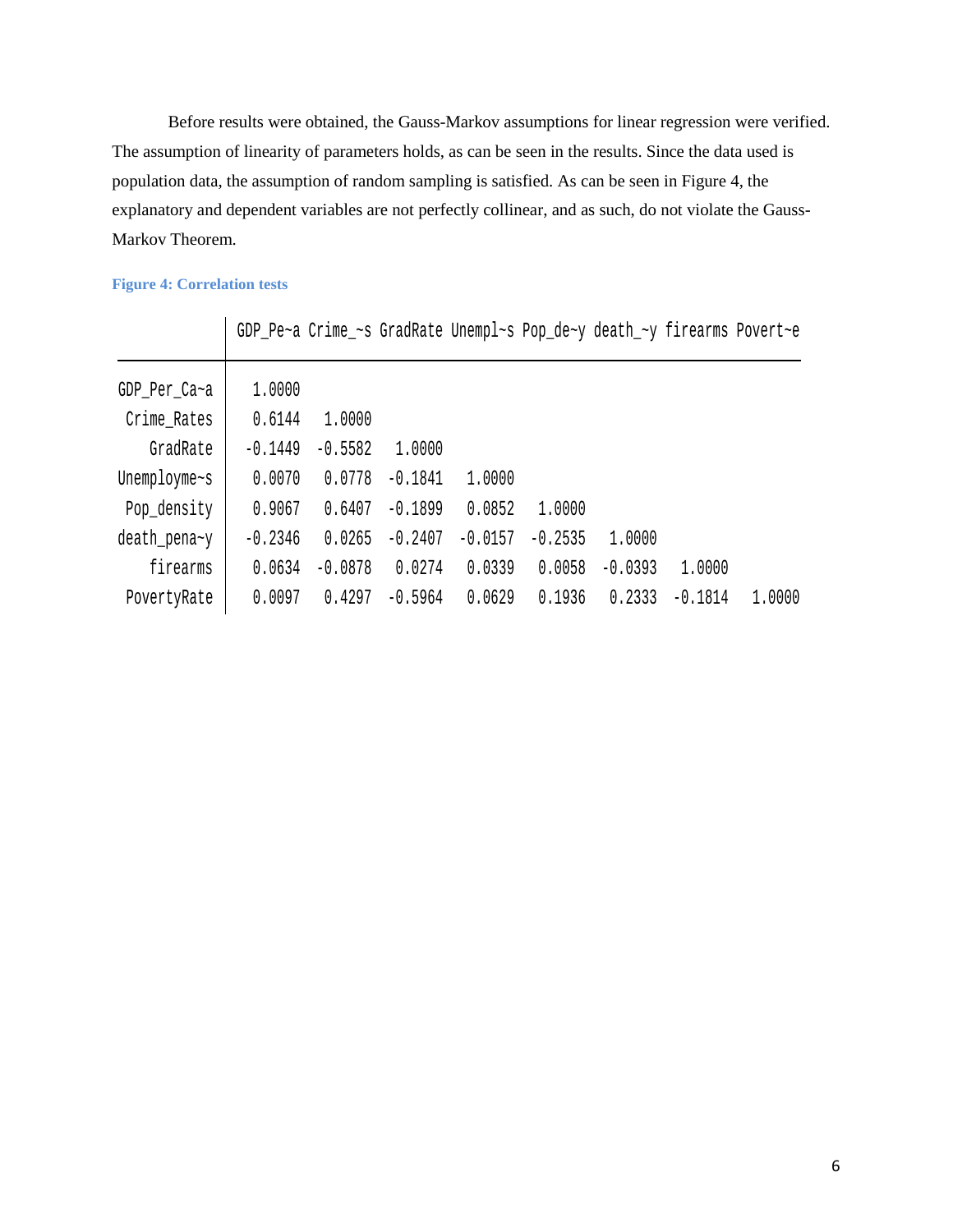# **4. Results**

The single variable regression model, multiple variable regression model, and our final restricted regression model summaries are located in Figure 5.

|  | <b>Figure 5: Regression Models</b> |
|--|------------------------------------|
|  |                                    |

| <b>Dependent Variable: State Crime Rate</b> |                                             |                                           |                                                      |  |  |
|---------------------------------------------|---------------------------------------------|-------------------------------------------|------------------------------------------------------|--|--|
| <b>Independent Variables</b>                | <b>Single variable</b><br><b>Regression</b> | <b>Multivariable</b><br><b>Regression</b> | <b>Restricted Multivariable</b><br><b>Regression</b> |  |  |
|                                             | $0.008113***$                               | $0.0053***$                               | .00739***                                            |  |  |
| GDP per capita                              | (16.65)                                     | (5.24)                                    | (6.92)                                               |  |  |
| <b>Graduation Rate</b>                      |                                             | $-9.85***$                                |                                                      |  |  |
|                                             |                                             | $(-9.74)$                                 |                                                      |  |  |
| <b>Unemployment Rate</b>                    |                                             | $-1.41$                                   |                                                      |  |  |
|                                             |                                             | $(-0.50)$                                 |                                                      |  |  |
| <b>Population density</b>                   |                                             | $0.0312**$                                | 0.0135                                               |  |  |
|                                             |                                             | (2.42)                                    | (0.98)                                               |  |  |
| <b>Firearms Manufactured</b>                |                                             | $-0.000095***$                            | $-0.000065*$                                         |  |  |
|                                             |                                             | $(-2.61)$                                 | $(-1.61)$                                            |  |  |
| <b>Poverty Rate</b>                         |                                             | $9.55***$                                 | 24.44***                                             |  |  |
|                                             |                                             | (3.61)                                    | (10.31)                                              |  |  |
| <b>Death Penalty</b>                        |                                             | $20.42*$                                  | 41.55***                                             |  |  |
|                                             |                                             | (1.40)                                    | (2.62)                                               |  |  |
| <b>Intercept</b>                            | 65.49414**                                  | 784.76***                                 | $-249.74***$                                         |  |  |
|                                             | (2.29)                                      | (6.26)                                    | $(-4.21)$                                            |  |  |
| No. of obs.                                 | 459                                         | 459                                       | 459                                                  |  |  |
| <b>R-square</b>                             | 0.3775                                      | 0.6436                                    | 0.5663                                               |  |  |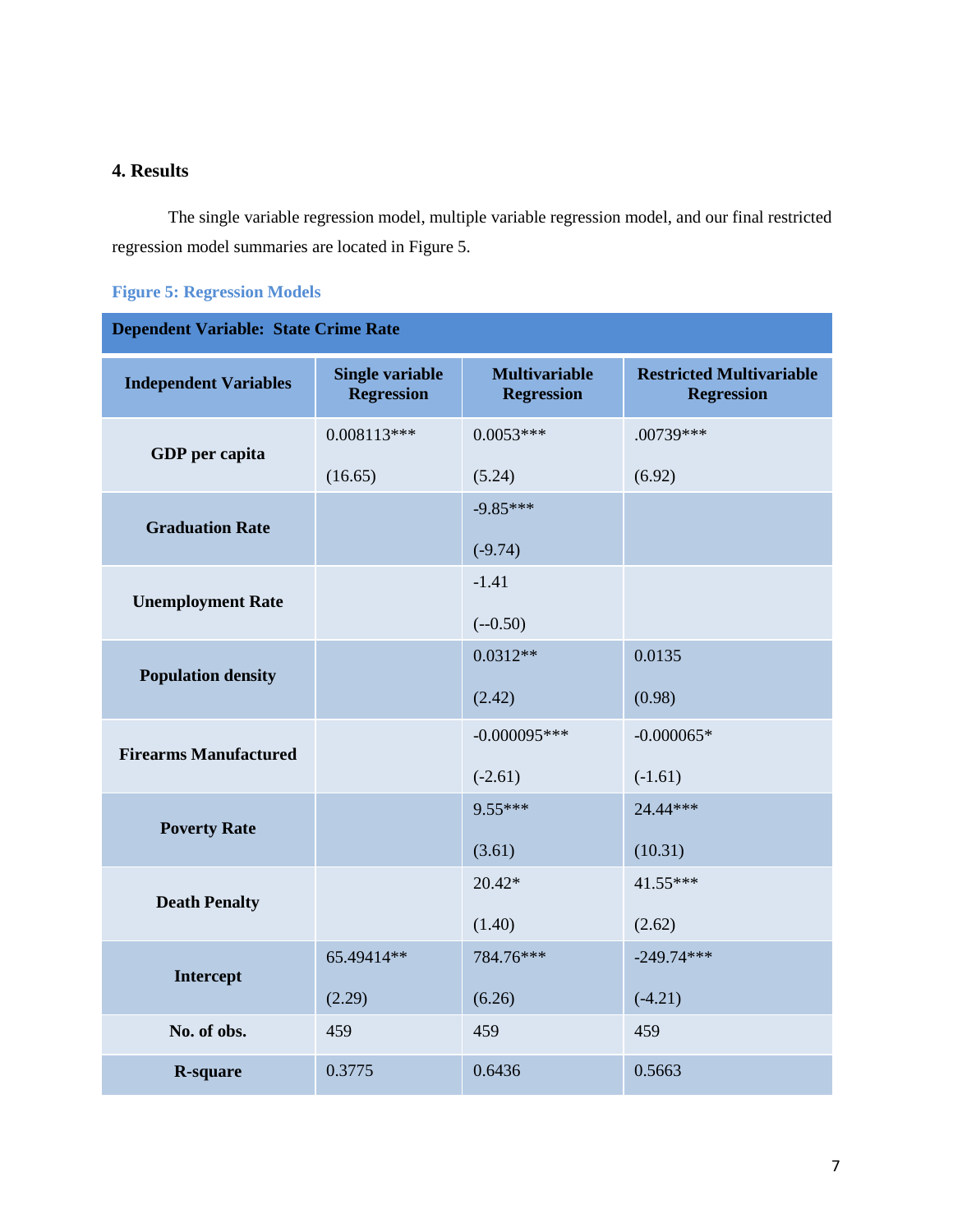\*, \*\*, and \*\*\* indicate significance at the 10%, 5% and 1% level, respectively.

As seen in table 1, for the single regression model of Crime Rates and GDP per capita, the coefficient obtained was statistically significant at the 1% level, and positive, meaning that for every 1000 dollar increase in GDP per capita, crime rates should grow by 8.113. This shows that in the simple model, GDP does affect crime rates, in a way that is contrary to the hypothesis.

Following this, our second model included poverty rates, firearms manufactured, GDP per capita, and graduation rates, which were all significant to the 1% level, population density, which was significant to the 5% level, the death penalty dummy variable, which was significant to the 10% level, and unemployment rates, which were determined to be statistically insignificant by itself. Having found a model with relatively good fit (an  $\mathbb{R}^2$  value of .6436 being an indicator), joint significance was then tested for.

As the only variable that tested to be statistically insignificant at all levels, unemployment was tested for joint significance, with high school graduation rates. This was chosen based on the correlation factors in table 2. (high school graduation rates and unemployment rates had the highest correlation, at around -.18). The third regression model listed reflects the restricted regression model, which removed graduation rates and unemployment. After using the f-statistic test, unemployment was deemed to be jointly significant with graduation rates; the f-value obtained was 48.92, which exceeds the required fvalue of 10.456.

Therefore, the model that best predicts violent crime rates would be the unrestricted multivariable regression model. The model shows some very interesting phenomena, which go against the general public idea. The effects of baseline education, while thought of to be somewhat important in preventing crime, show in this model to be very significant, with a 1% increase in the high school graduation rate lowering the crime rate by 9.84. Poverty appears as a factor that nearly negates graduation rates; where a 1% increase in poverty rates increases the violent crime rate by 9.55, a 1% increase in graduation rates decrease crime rates by a little over the same factor. The coefficient for GDP per capita is rather small, but when considering the mean GDP per capita, 43096.75, this value still carries a weight in the model, though opposite to the effect hypothesized.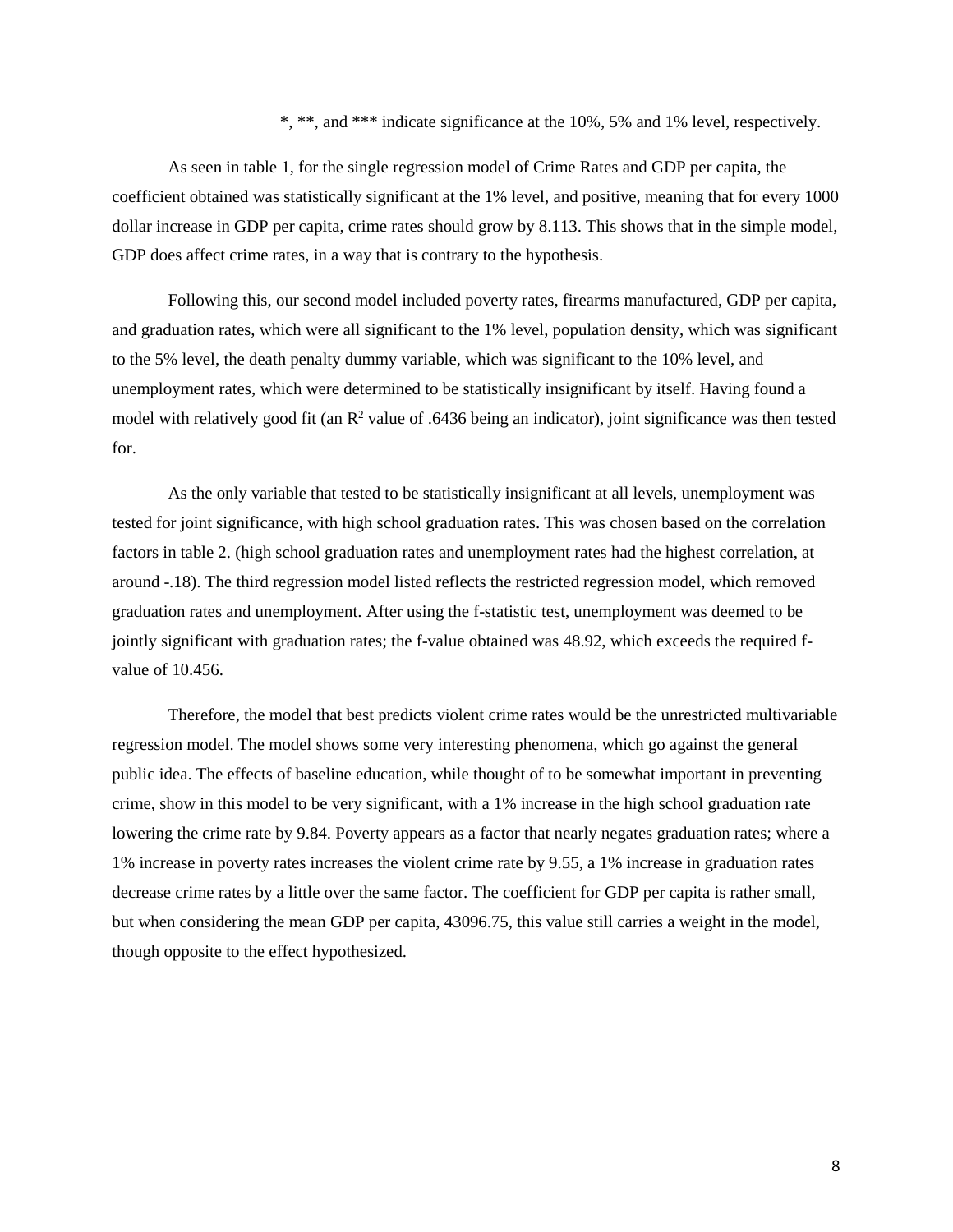### **5. Conclusions**

Several conclusions can be drawn from this study on the nature of violent crime. The main dependent variable, GDP per capita, was proven to be significant, but in a way contrary to the original hypothesis. Considering that violent crime rates, to the 1% level, are positively dependent on GDP per capita, it would seem that the growth of individual wealth would have negative impacts on society, but a less cursory look at the models presented show this to be otherwise.

The coefficient for GDP per capita is very low, less than 0.01, which makes sense, as GDP per capita has a mean value of 43096.75, and a 1 dollar increase or decrease has little bearing on an individual's decisions. When looking at the other variables, all of which are percentages except for the dummy variable of death penalty (which only takes values of 1 or 0), and their coefficients, it's easy to see that the variable dominating the total crime rate is GDP per capita. Even knowing this, GDP per capita affects certain variables, in ways that cannot be accounted for in this linear regression model.

Since poverty rates, graduation rates, and unemployment rates are controlled for in the model, GDP per capita's effects on those variable are not accounted for, nor are other positives of GDP increases. As GDP per capita increases, on average, personal wealth increases, which can only have a positive effect on poverty, and the increased GDP means higher tax inflows, allowing for higher expenditure on public services, such as crime prevention. It is possible that, as GDP per capita increases, real violent crime rates aren't increasing, but reported violent crime rates are increasing, as more law enforcement expenditure allows for more police to enforce the law.

This study provides interesting conclusions that provoke further study. Many variables that could explain some of the effects GDP per capita has on violent crime, such as expenditure on law enforcement, or firearm sales, rather than manufacture. However, because this data is very fragmented over local levels, it is very difficult to obtain. Another factor that may also explain some of the effect of GDP on violent crime is a price index for each state for each year, in order to get a more real picture of individual wealth. Over all though, this study proved fruitful, allowing for a rejection of the null hypothesis that GDP per capita has no effect on violent crime rates. Hopefully, this study will prove useful to policy makers looking forward to future criminal policy debates.